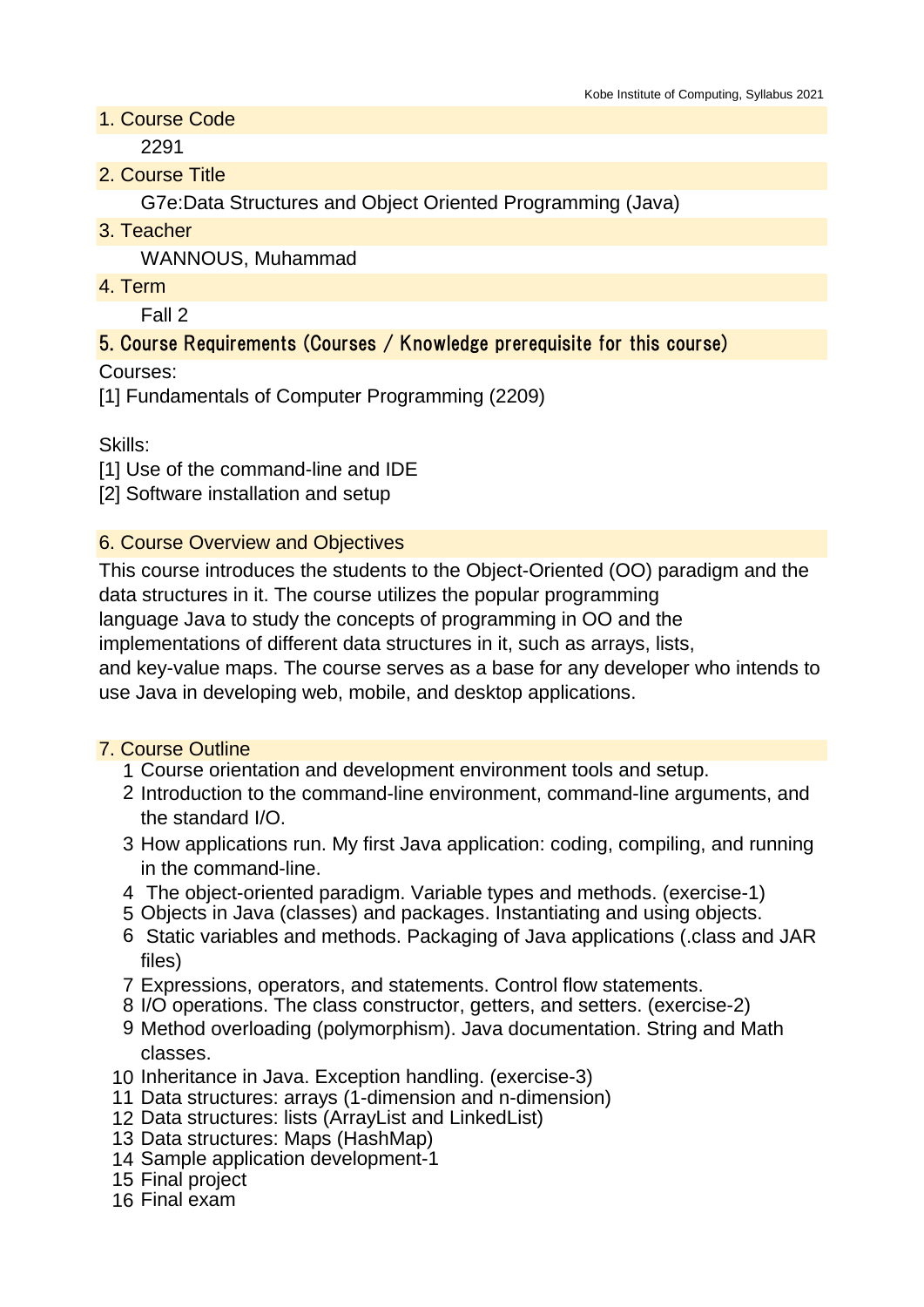## 8. Textbooks (Required Books for this course)

For this course, a set of lecture slides/pages, handouts, and other resources will be distributed in a timely manner.

9. Reference Books (optional books for further study)

- [1] Core Java Volume I--Fundamentals, ISBN-13: 978-0134177304
- [2] Data Structures and Algorithms in Java, ISBN-13: 978-0672324536

## 10. Course Goals (Attainment Targets)

- (1) Describe the Object-Oriented programming paradigm.
- (2) Explain the differences between the various data structures.
- (3) Use the development environment tools to write, compile, run, and test simple object-oriented Java programs.
- (4) Implement a project in the java language and test its functions
- (5)
- (6)
- (7)
- (8)

11. Correspondence relationship between Educational goals and Course goals

|                            | Educational goals of the school              |                            | <b>Course Goals</b> |
|----------------------------|----------------------------------------------|----------------------------|---------------------|
| <b>High level ICT</b>      | <b>Basic academic skills</b>                 |                            |                     |
| skills                     | Specialized knowledge and literacy           |                            | 3)<br>(4)           |
|                            | Ability to continually improve own strengths |                            |                     |
|                            | Ability to discover and Problem setting      |                            |                     |
|                            | resolve the problem                          | <b>Hypothesis planning</b> |                     |
| Human skill                |                                              | <b>Hypothesis testing</b>  |                     |
| (Tankyu skill)             | in society                                   | <b>Practice</b>            |                     |
|                            | Fundamental                                  | Ability to step forward    |                     |
|                            | Competencies for                             | Ability to think through   |                     |
|                            | <b>Working Persons</b>                       | Ability to work in a team  |                     |
| <b>Professional ethics</b> |                                              |                            |                     |

12. Evaluation

| <b>Goals</b>      |             |      |         | Evaluation method & point allocation |                                  |       |
|-------------------|-------------|------|---------|--------------------------------------|----------------------------------|-------|
|                   | examination | Quiz | Reports |                                      | <b>Presentation Deliverables</b> | Other |
|                   |             |      |         |                                      |                                  |       |
| r                 |             |      |         |                                      |                                  |       |
| З                 |             |      |         |                                      |                                  |       |
| 4                 |             |      |         |                                      |                                  |       |
| ΄5                |             |      |         |                                      |                                  |       |
| 6                 |             |      |         |                                      |                                  |       |
|                   |             |      |         |                                      |                                  |       |
|                   |             |      |         |                                      |                                  |       |
| <b>Allocation</b> |             | 30   |         |                                      | 3 <sub>C</sub>                   |       |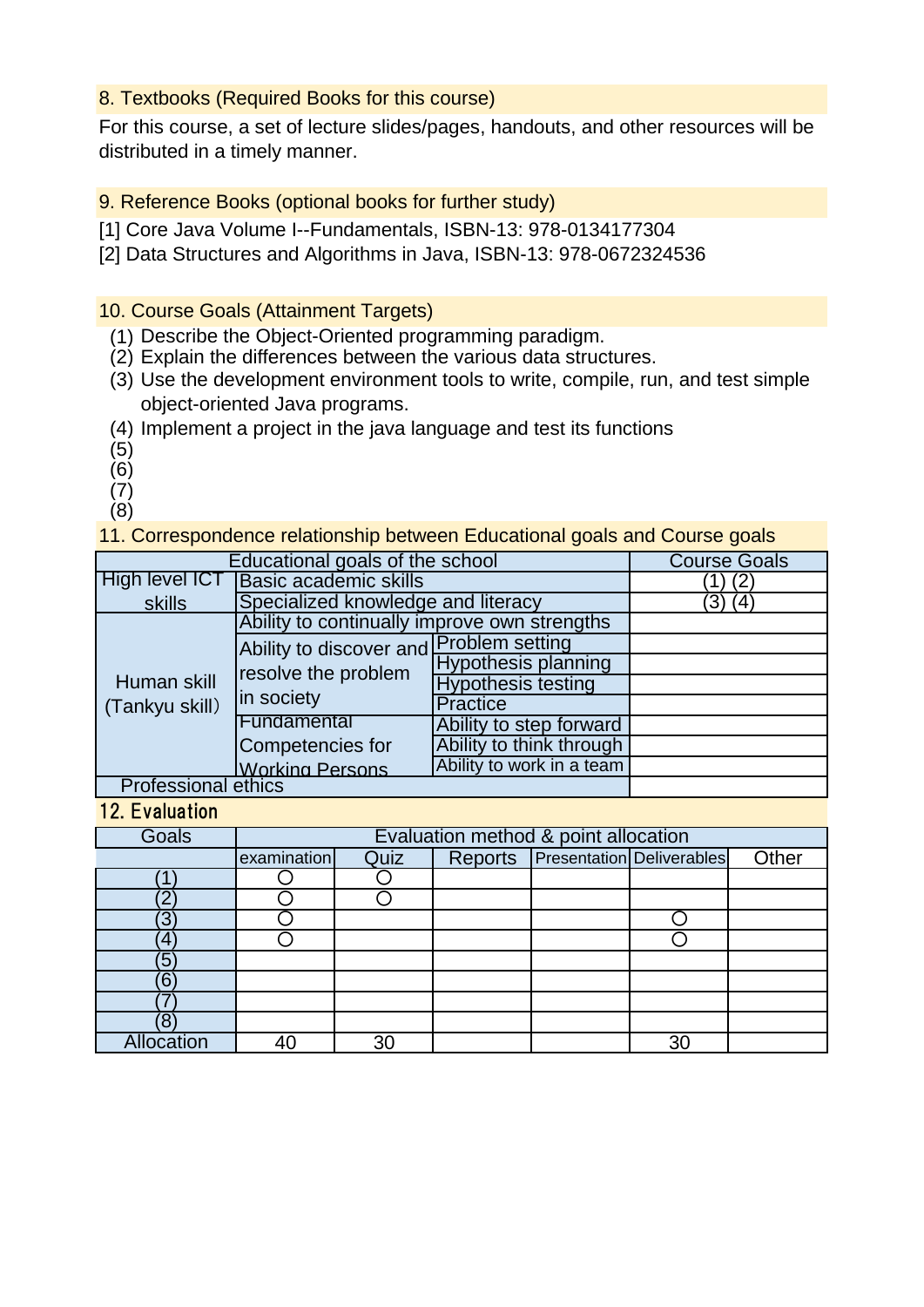|                | <b>13. Evaluation Criteria</b> |                                                                                                                                                                                                                                                                                                                                                                                                                                                                                                                                                                                                            |                  |
|----------------|--------------------------------|------------------------------------------------------------------------------------------------------------------------------------------------------------------------------------------------------------------------------------------------------------------------------------------------------------------------------------------------------------------------------------------------------------------------------------------------------------------------------------------------------------------------------------------------------------------------------------------------------------|------------------|
|                | Examination                    | A final exam is intended to assess students' overall understanding<br>and application of the course goals. This is an open-book exam that<br>allows students to locate answers in the subject materials/external<br>resources. The exam consists of several questions of different<br>types, simple answer, multiple choices, space-filling,  etc.<br>and one application to write in the Java programming<br>language.                                                                                                                                                                                    |                  |
| Quiz           |                                | This course will include up to six quizzes. Each quiz consists of<br>several questions of different types, simple answer, multiple<br>choices, space-filling,  etc. The questions are to verify the<br>knowledge a student has acquired regarding specific lectures. The<br>quiz is limited in time and will be mainly completed within the lecture<br>time.                                                                                                                                                                                                                                               |                  |
| <b>Reports</b> |                                |                                                                                                                                                                                                                                                                                                                                                                                                                                                                                                                                                                                                            |                  |
|                | Presentation                   |                                                                                                                                                                                                                                                                                                                                                                                                                                                                                                                                                                                                            |                  |
|                | <b>Deliverables</b>            | The course has three exercises and two projects. Each exercise<br>involves writing an application in the Java language to perform a<br>specific function or a small set of features. The projects are<br>relatively more significant than the exercise and involve writing<br>applications that perform several functions. The instructor will<br>demonstrate the development of the first project while students<br>work, individually, on the final one.<br>Each student should deliver the working code for the exercises and<br>the final project, and the instructure will verify it on his computer. |                  |
| Other          |                                |                                                                                                                                                                                                                                                                                                                                                                                                                                                                                                                                                                                                            |                  |
|                | 14. Active Learning            |                                                                                                                                                                                                                                                                                                                                                                                                                                                                                                                                                                                                            |                  |
|                |                                | Hourly percentage of active learning within the whole class time                                                                                                                                                                                                                                                                                                                                                                                                                                                                                                                                           | 70%              |
|                |                                | Active learning such as problem solving assignment using the<br>knowledge and skills acquired in class.                                                                                                                                                                                                                                                                                                                                                                                                                                                                                                    | All the time     |
|                |                                | 2 Active learning such as group works and discussions.                                                                                                                                                                                                                                                                                                                                                                                                                                                                                                                                                     | <b>Sometimes</b> |
|                |                                | 3 Outcome presentations and feedbacks.                                                                                                                                                                                                                                                                                                                                                                                                                                                                                                                                                                     | Not at all       |
|                | conducted.                     | 4 Students actively make decisions on how the class should be                                                                                                                                                                                                                                                                                                                                                                                                                                                                                                                                              | Not at all       |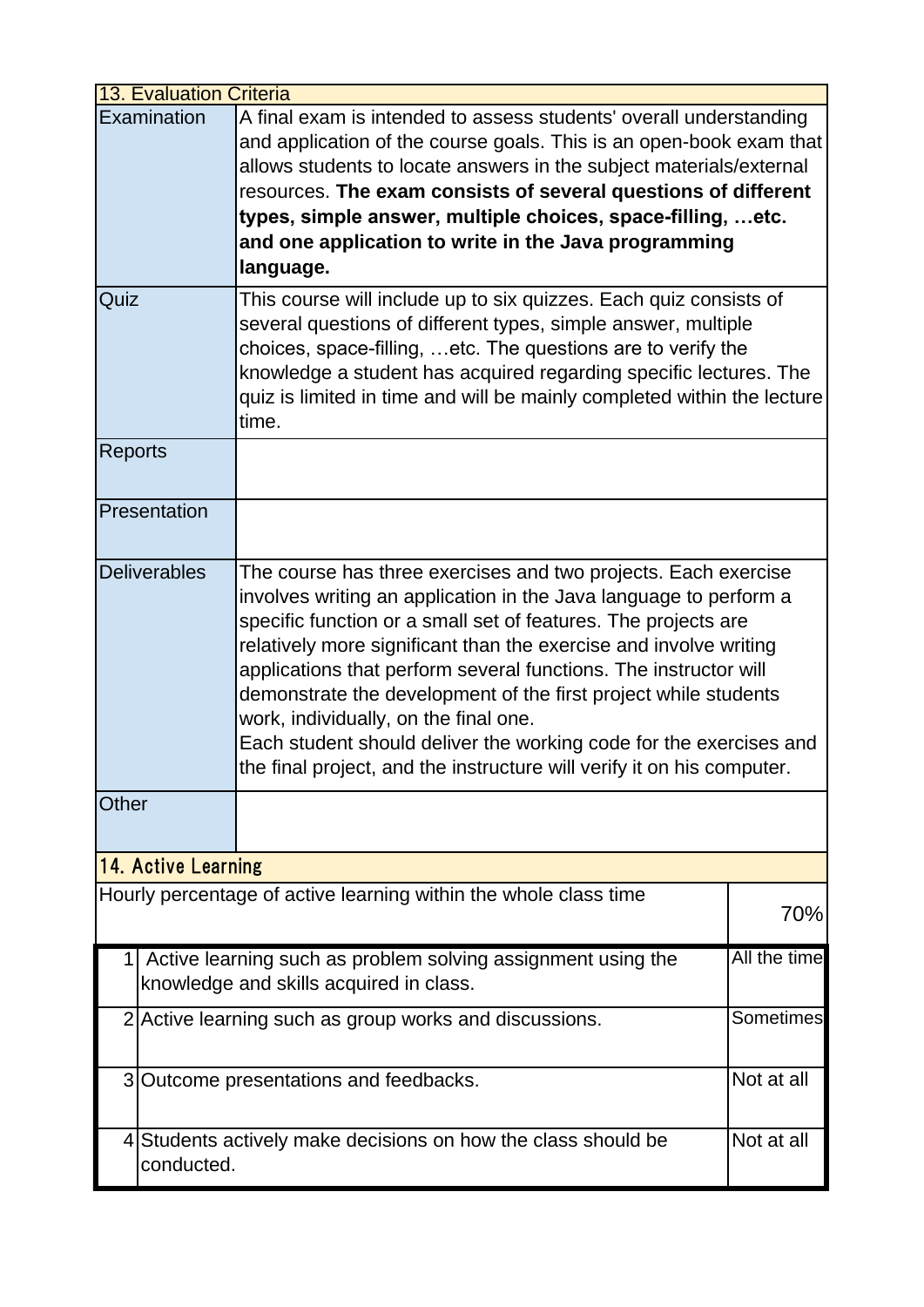# 15. Notes

This course contains both theoretical and practical parts. Mastering the commandline and the use of NetBeans IDE is necessary to complete the exercises. Quizzes and exercises have deadlines and they won't be postponed unless a serious issue occurs.

# 16. Course plan

(Notice) This plan is tentative and might be changed at the time of delivery

Lesson 1: (Course orientation and development environment)

(Discussion, Lecture 45 minutes, Practice 45 minutes)

- [1] Course syllabus
- [2] Grading
- [3] Development environment
	- + Java Development Kit (JDK)
	- + NetBeans IDE
	- + Github

### Lesson 2: (The command-line environment) (Practice, 90 minutes)

- [1] Shell interface
- + Standard I/O
- [2] Managing files and folders
- [3] Running applications
	- + Arguments

Lesson 3: (How applications run? My first Java application)

(Lecture 30 minutes, Practice 60 minutes)

- [1] How applications run on computers
- [2] My first Java application
	- + Coding (text editor)
	- + Compiling (command-line)
	- + Running (command-line)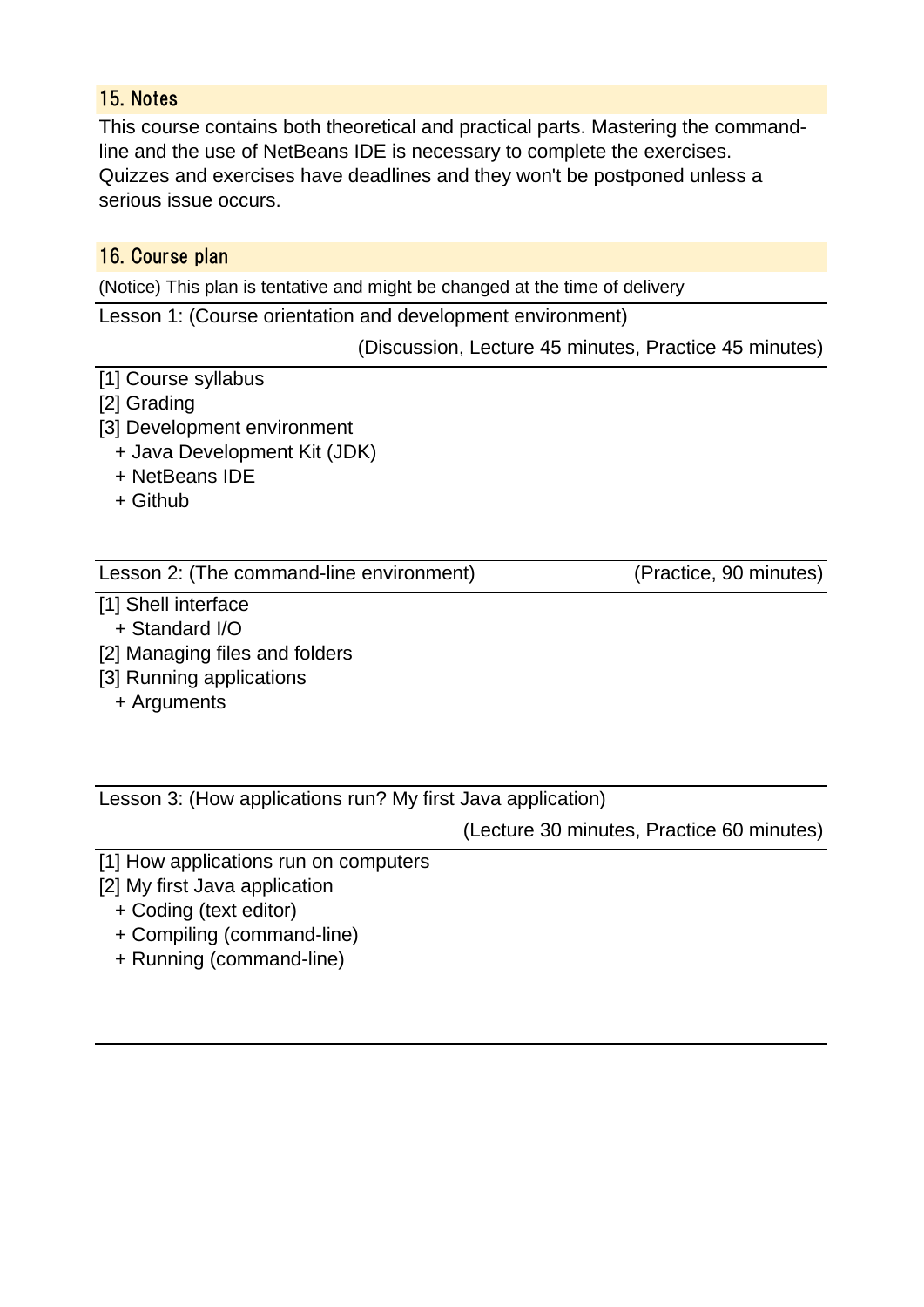Lesson 4: (The object-oriented paradigm, Variable types and methods)

(Lecture 30 minutes, Practice 60 minutes)

- [1] The object-oriented paradigm
	- + Object attributes/fields
	- + Object functions/methods
- [2] Variables
	- + Variable types
	- + Declaring variables and assigning/reading values
	- + Type casting
	- + Scopes
- [3] Methods
	- + Invocation
	- + Parameters
	- + Return types
- [4] Exercise-1

Lesson 5: (Objects in Java (classes), Instantiating and using objects)

(Lecture 30 minutes, Practice 60 minutes)

- [1] Complex types in Java (classes)
	- + Fields
	- + Methods
- [2] Packages
	- + Access modifiers
- [3] Using objects.
	- + Creating objects from classes
	- + Accessing fields
	- + Invoking methods

Lesson 6: (Static variables and methods, Java application packaging)

(Lecture 30 minutes, Practice 60 minutes)

- [1] Static variables and methods
- [2] Java application packaging
	- + .class files
	- + JAR files
- [3] Using 3rd-party libraries.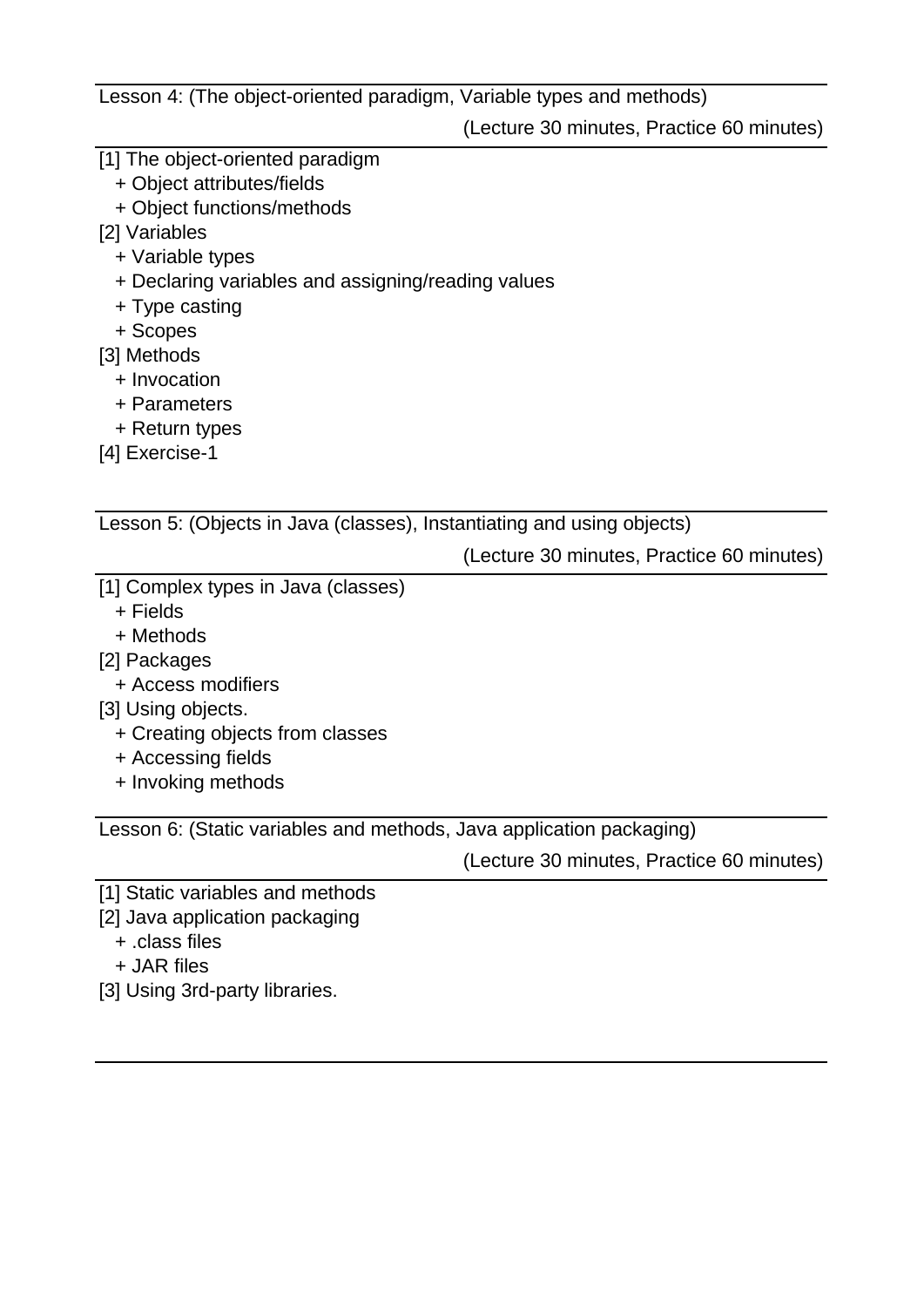Lesson 7: (Expressions, operators and statements, Control Flow)

(Lecture 30 minutes, Practice 60 minutes)

- [1] Expressions, operators, and statements
- [2] Control flow statements
	- + Loops
	- + Conditional
	- + Break/Continue

Lesson 8: (I/O operations, constructors, and getters/setters)

(Lecture 30 minutes, Practice 60 minutes)

- [1] I/O operations
	- + Reading from the standard-in
	- + Writing to the standard-out/standard-err
	- + File operations.
- [2] Object construction
	- + The class constructor
	- + Getters
	- + Setters
- [3] Exercise-2

Lesson 9 : (Polymorphism in Java, documentation, the String and Math classes)

(Lecture 30 minutes, Practice 60 minutes)

- [1] Polymorphism in Java
- + Method overloading
- [2] Java documentation (online)
- [3] The String and Math classes

Lesson 10 : (Inheritance in Java, Exception handling)

(Lecture 30 minutes, Practice 60 minutes)

- [1] Inheritance in Java
	- + Casting between a super and a subclass
	- + Method overriding (Polymorphism)
- [2] Exceptions and errors
	- + Checked exception
	- + Runtime exception
- [3] Exercise-3